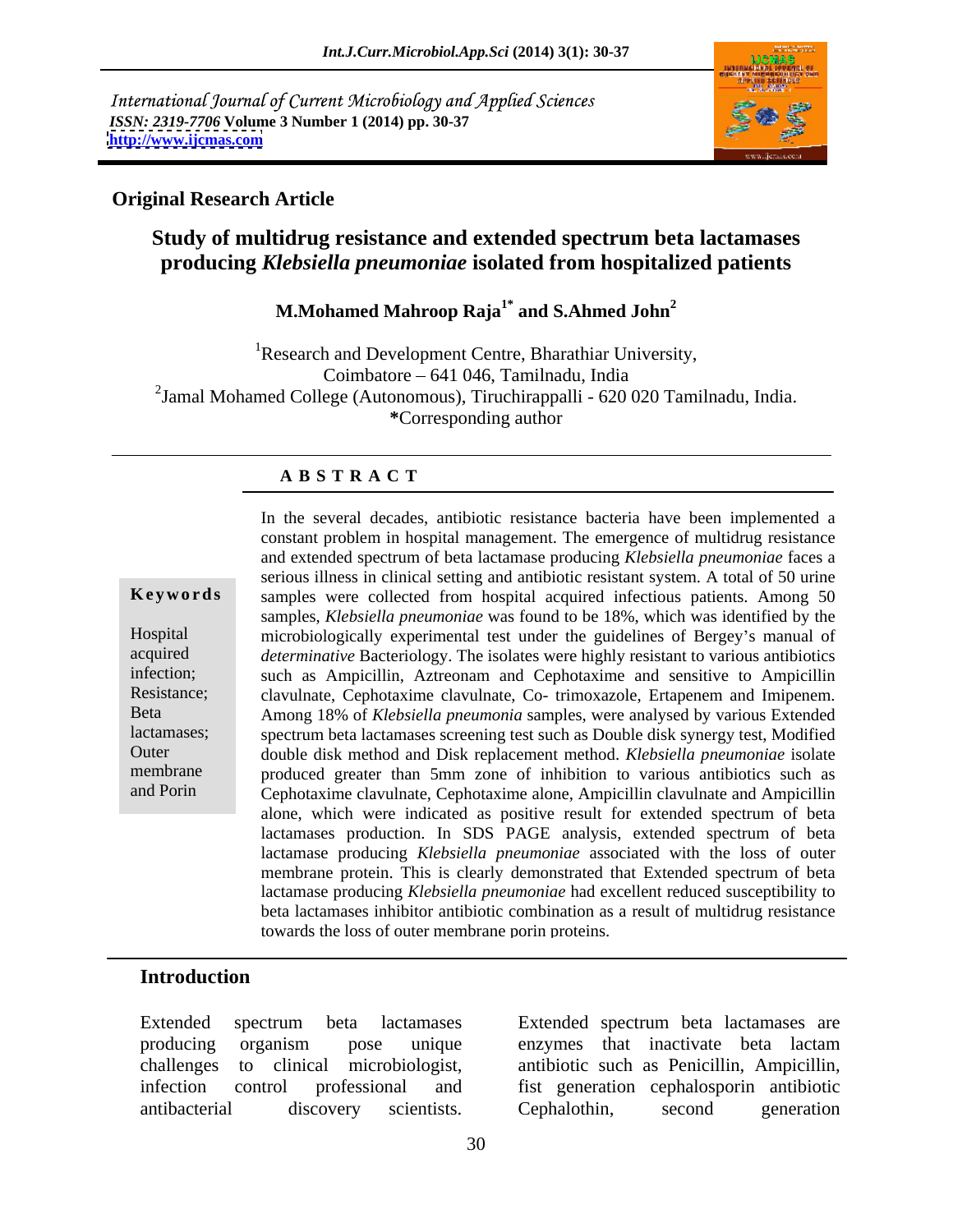cephalosporin antibiotics Cefoxitin, loss of outer membrane protein ompK35 cefuroxime, third generation 40kDa. cephalosporin antibiotics Ceftriaxone, Ceftazidime, Cefotaxime and **Materials and Methods** Monobactam antibiotics and Aztreonam antibiotic (Livermore,1995). The **Sample Collection and Handling** emergence and spread of resistance is also threatening to create species resistance to This study was performed at a hospital all currently available agents. The rapidity who admitted hospital in at after 24 hours. of the development and spread of resistance is influenced by selective collected from K.A.P.Vishwanatham pressure, pre-existence of resistance gene government medical college, and use of infection control measures. Tiruchirappalli, Tamil nadu, India. A total Resistance to beta lactam antibiotics of 50 clinical urine samples were collected among clinical isolates of gram negative from hospital admitted patient at study bacilli is most often due to the production enrollment. All the specimens were of beta lactamases (Samaha and Araj processed within 24 hours of collection. 2003). These enzymes are numerous and have lead to the development of extended **Identification of Isolates** spectrum beta lactamases and are widely distributed among the *Enterobacteriaceae* Morphological and biochemical analysis family (Braford, 2001; Thomson *et al.*, were carried out by various

Enterobacteriaceae is an important characteristic of growth and various pathogenic group in hospital acquired infection and most serious resistance patterns now emerging among gram negative rod *Klebsiella pneumoniae* are resistance to extended spectrum Penicillin, Cephalosporin groups and Aztreonam (Guzman *et al*.,2000 ).In addition, non enzymatic mechanism that confer resistant to all cephalosporin antibiotics including cephamycins. These mechanism include were incubated at  $37^{\circ}$ C for 24 hours. Any the loss of particular protein within outermembrane. such a protein is called as porin that results in reduced permeability to the beta lactams (Nikaido,1989 ). It is a major role in the emergence of extended spectrum beta lactam resistant strain of **Sergening of Extended Spectrum Reta** *Klebsiella pneumoniae.* The present study is aimed to document the drug resistance pattern towards existence of extended spectrum of beta lactamases producing strain in *Klebsiella pneumoniae*due to the

40kDa.

#### **Materials and Methods**

Mid stream urine specimens were collected from K.A.P.Vishwanatham government medical college,

#### **Identification of Isolates**

1996). microbiologically significant examinations were carried out by various such as Gram staining, Motility, Cultural important biochemical methods were used to identify the growth of the bacteria.

## **Disc Diffusion Method**

According to the guidelines of the Clinical Laboratory Standard Institute, Multi drug resistance was detected by using Disk Diffusion test which was performed on Muller- Hinton agar medium. The plates  ${}^{0}C$  for 24 hours. Any growth with less than 12 mm in diameter zone around the disk was considered indicative of drug resistance to the bacterial growth.

#### **Screening of Extended Spectrum Beta Lactamases**

#### **Double Disk Synergy Test**

As per Clinical and Laboratory Standard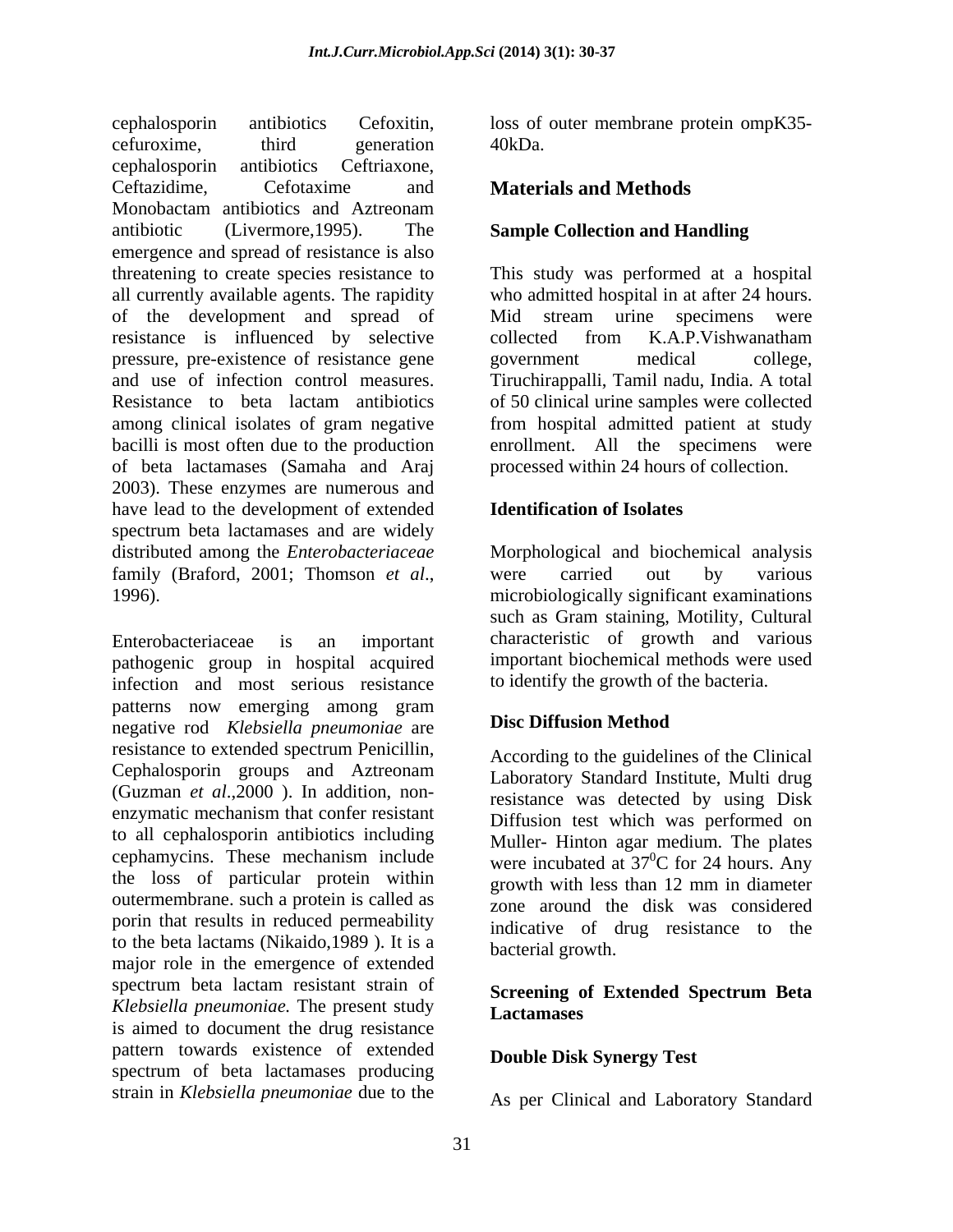without clavulanic acid. Disk containing

(30mg), Cefpirome (30mg) are placed 30 was performed with 10% separating gel mm (center to center) from an amoxicillin- and 4% stacking gels. After of an Extended spectrum of beta lactamases by the test organism is inferred by the presence of characteristic distortion<br>Results and Discussion or expansion of the inhibition zones

# **Disk Replacement Method for Extended** lactamases producing *Klebsiella*

The standardized test strains were Bergey's manual of determinative inoculated in Muller-Hinton agar plates. bacteriology, the isolates identified Two disk containing Amoxyclav were the disc were removed and replaced with production of an ESBL by the test

In SDS PAGE, the proteins are wrapped around by SDS molecules that cleave the disulphide bond and the  $\beta$  mercapto

Institute (CLSI) guidelines, the combined ethanol acts as a sulphahydryl reducing disk method depends on comparing the reagent. When heating at  $100^{\circ}$ C for 3 zone of inhibition around disks containing minutes, it leaves a linear protein with a an indicator cephalosporin with and diameter of 1.6nm and the length of band Ceftazidime ( 30mg) alone and Due to the discontinuous buffering system Ceftazidime along with an inhibitor during ionization the chloride ions acts as cephalosporin such as clavulanate a leading ion. Because of its mobility is (30/10mg) were placed on the inoculated faster than the fastest moving protein Muller Hinton agar plates. whereas glycine is poorly ionized due to **Modified Double Disk Diffusion Method** ion. Its mobility is slower than the slowest The standardized test strains were high voltage gradient in the stocking gel. inoculated in Muller-Hinton agar plates. When the glycine reaches separating gel Disk containing expanded-spectrum the localized voltage gradient disappears Cephalosporins Cefepime ( 30mg), and it migrates faster than the protein are Cephotaxime 30mg), Ceftazidime migrated based on their size. SDS PAGE Clavulanate (Ac 30/10mg) disk. After electrophoresis, gels were stained with overnight incubation at  $37^{\circ}$ C, the detection 0.05% coomassive brilliant blue and  ${}^{0}C$  for  $\overline{3}$ depends on the number of aminoacids. its pH it moves slowly and act as a tailing protein. This ionization thus creates a local was performed with 10% separating gel and 4% stacking gels. After destained

## **Results and Discussion**

towards the Amoxicillin-Clavulanate disk The present study was used to carry out **Spectrum Beta Lactamases** *pneumoniae*. A total of 50 urine samples **Confirmation** placed, after 1 hour at room temperature, <br>utilization. Catalase test, TSI agar test and Ceftazidime and Cefuroxime. After mucoid colonies on EMB agar and overnight incubation at  $37^{\circ}$ C, the ferment lactose on Macconkey agar and organism was detected. Among 50 samples, *Klebsiella* **SDS- PAGE Analysis** (Table1). Totally 9(18%) *Klebsiella*  the detection of extended spectrum of beta lactamases producing *Klebsiella*  infectious patients. According to the Bergey's manual of determinative bacteriology, the isolates identified positively by Voges proskauer, Citrate utilization, Catalase test, TSI agar test and also produced brown dark centered were detected as *Klebsiella pneumoniae.* Among 50 samples*, Klebsiella pneumoniae* was found in 9 samples *pneumoniae* samples were isolated from the various clinically associated urine sample.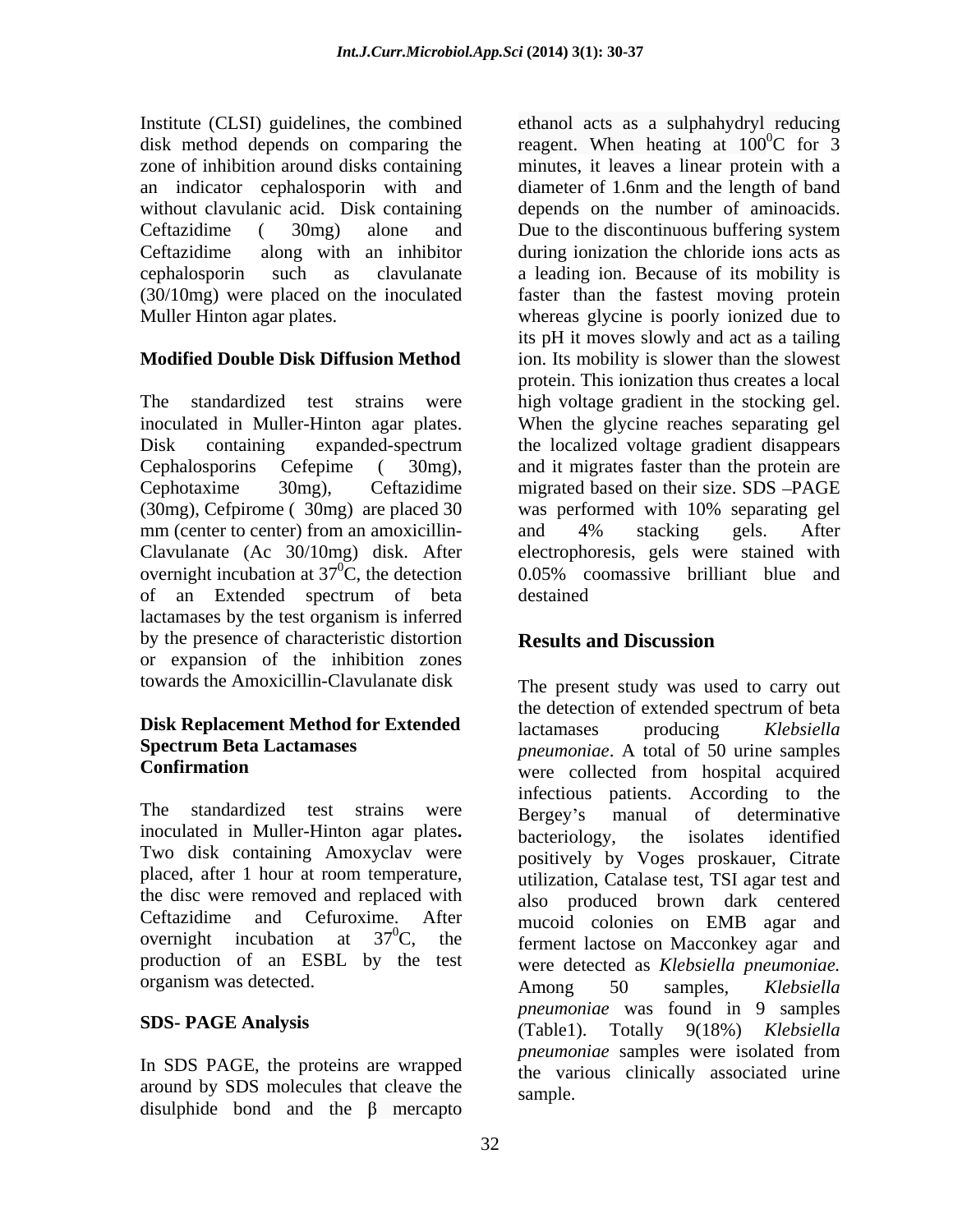In antibiotic disk diffusion, totally 33 and were removed after 1 hour at room various concentration of antibiotics were temperature and replaced with used against *Klebsiella pneumoniae* (Table 2).Ampicillin (100%), Aztreonam (100%) and Cephotaxime (100%) antibiotics were inhibition around the disk greater than highly resistant to *Klebsiella pneumoniae*, 5mm which were indicated as positive followed by Cefpirome and Cefoxitin result for extended spectrum beta (Table3).Antibiotic Imipenem (88.8%), followed by Ampicillin clavulnate  $(77.7\%)$ ,<br>Cephotaxime clavulnate  $(77.7\%)$ , Cotrimoxazole (77.7%), Ertapenem (77.7%)

According to the Clinical and Laboratory membrane protein, called as porin is found Standard Institute published guidelines for performing an Extended Spectrum of Beta lactamase confirmatory test. In *Klebsiella Klebsiella pneumoniae* is a successful *pneumoniae* isolate produced Extended opportunistic pathogen and has been Spectrum of Beta lactamase activity and it associated with the outbreak of hospital was observed by using various screening acquired infection in worldwide and test. In Double disk synergy test, generally associated with high morbidity Cephotaxime (30mg) and Cephotaxime and mortality (,Lopes *et al*.,2005& clavulnate (20/10 mg) were placed on the Cohen, 2000). Klebsiella pneumoniae Mueller Hinton Agar plates. The zone of strain is determined as multidrug inhibition around the Cephotaxime disk resistance if it displays resistance to was expanded by the Cephotaxime antibiotic from three or more classes. Our clavulnate on *Klebsiella pneumoniae*  data supports about often difficult therapy *.*The zone of inhibition was measured as for hospital acquired infection caused by greater than 5mm between two antibiotics such as Cephotaxime and Cephotaxime producing strain *Klebsiella pneumoniae.*  clavulnate were detected as Extended Spectrum of Beta Lactamases production. resistance to Penicillin, Cephalosporin In Modified Double Disk Diffusion, Zone of inhibition around the disk such as often are characterized by associated Cefepime, Cephotaxime, Ceftazidime and Cefpirome were increased towards the disk containing Amoxycillin Clavulanic affect Cephamycin antibiotic such as acid as an indicative of Extended spectrum Cefoxitin and Cefotetan or Carbapenems beta lactamases production by *Klebsiella*  such as Imipenem or Meropenem(1 *pneumoniae.* In Disk Replacement Method NCCLS ,1999). Extended spectrum beta on *Klebsiella pneumoniae,* two lactamases that mediate resistance to some Amoxycillin Clavulnate disk were placed

and were removed after 1 hour at room temperature and replaced with Ceftazidime and Cefuroxime. In replacement disk method, zone 5mm which were indicated as positive result for extended spectrum beta lactamases detection.

Cephotaxime clavulnate (77.7%), Co-In SDS PAGE analysis of *Klebsiella* and Meropenem (77.7%) were highly protein bands in the range between 70kDa sensitive (Table 4). to 30kDa. The results indicated that the *pneumoniae* isolates revealed several strain *Klebsiella pneumoniae* lost outer in the range of 35-40 kDa

> Cohen,2000). *Klebsiella pneumoniae* strain is determined as multidrug extended spectrum beta lactamases Frequently this organism not only groups, Monobactam and Aztreonam. but resistance to other classes of antimicrobials (Luzzaro ,2006).but do not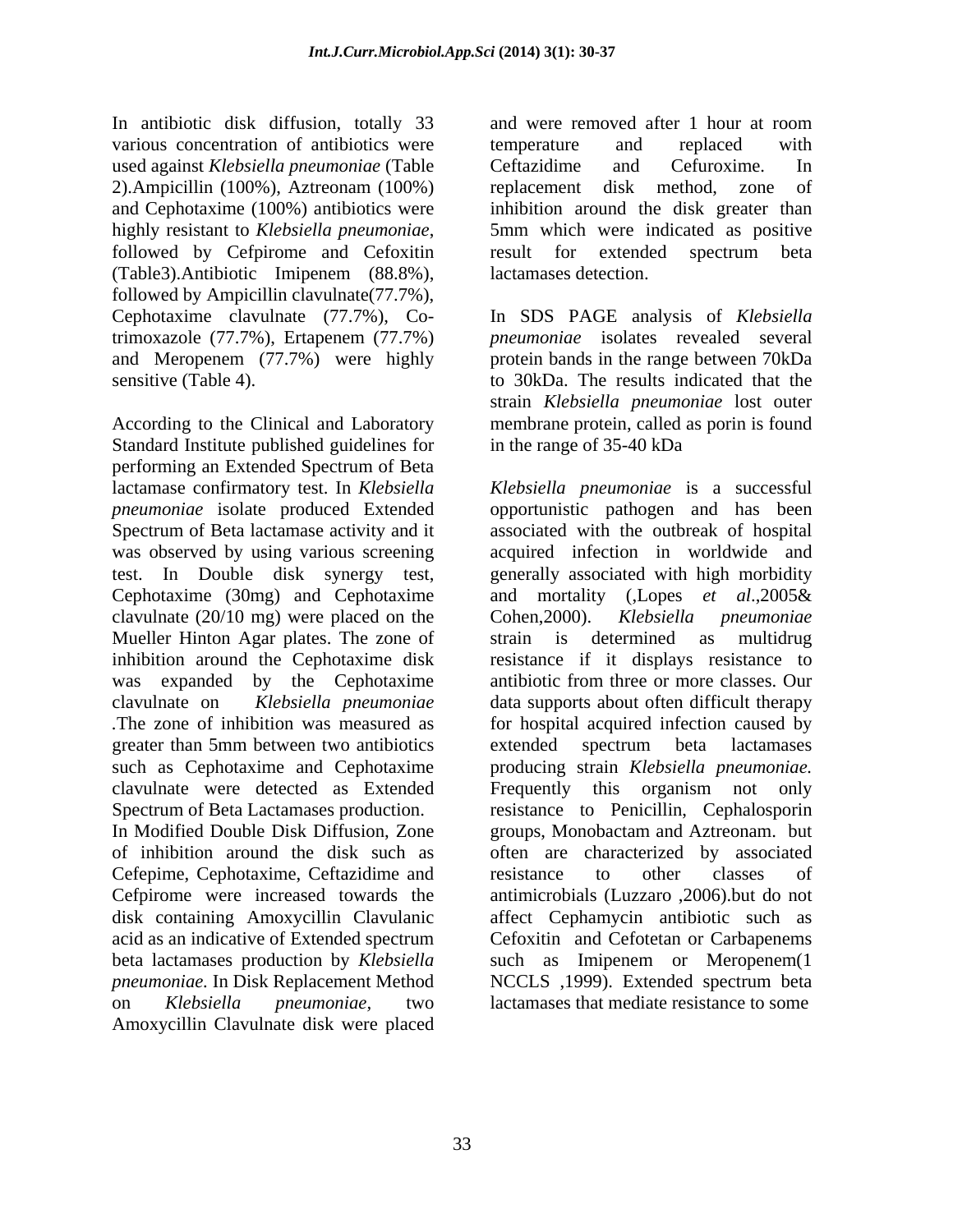|                  | S.No Age                   | $ $ Sex      | <b>Source of specimens</b>   | Organism                              |
|------------------|----------------------------|--------------|------------------------------|---------------------------------------|
|                  | $\Lambda$ $\epsilon$<br>4J |              | Painful urination            | $ $ Klebsiella pneumoniae $ $         |
|                  | $\gamma$                   | $\mathbf{M}$ | Fever with diarrhoea         |                                       |
| $\overline{a}$ . | J <sub>1</sub>             |              |                              | Klebsiella pneumoniae                 |
|                  | $\Lambda$ $\Gamma$<br>4J   | $\mathbf{M}$ | ICU patient                  | Klebsiella pneumoniae                 |
|                  |                            | $\mathbf{r}$ |                              |                                       |
|                  | $\sqrt{10}$<br>12          |              | Fever                        | Klebsiella pneumoniae                 |
|                  | $-11$                      | $\mathbf{r}$ | Frequent urination           | $\sqrt{\frac{Klebsi}}$ ellapneumoniae |
|                  | $\mathbf{1}$               |              |                              |                                       |
|                  | $\cap$ $\subset$<br>ر ر    | $\mathbf M$  | Hospital staff               | $Kleb$ siellapneumoniae               |
|                  | $\Omega$                   |              |                              |                                       |
|                  | 55                         |              | Pregnancy                    | Klebsiella pneumoniae                 |
|                  | 58                         |              | Blood in urine               | Klebsiella pneumoniae                 |
|                  |                            |              |                              |                                       |
|                  | 52                         |              | <b>Post menopausal women</b> | Klebsiella pneumoniae                 |
|                  |                            |              |                              |                                       |

**Table.1** Source of the specimens examined from hospital acquired infectious patients

antimicrobial and are commonly inhibited increasing incidence of hospital acquired by beta lactamases inhibitor such as infection with multi drugs resistance Clavulnic acid, Sulbactam and Tazobactam (Paterson and Bonomo, producing strain of Klebsiella 2005).Clinical Microbiology laboratories should take into account this changing epidemiology and adjust accordingly the screening and confirmatory procedures for demonstrated that porin deficiency production especially for *Klebsiella*  to extended spectrum cephalosporin has been a major concern, initially in limited number of bacterial species and now from synergy between reduced world and it cause hospital acquired outer membrane porin proteins are detection and treatment (Philippon *et al.*, substrates and in interaction with host 2002).Our finding demonstrates an defense mechanism (Turner, 2005).

Extended spectrum beta lactamases producing strain of *Klebsiella pneumoniae.*

extended spectrum beta lactamases contributes to increasing the level of *pneumoniae* strain. Among *Klebsiella*  lactamases producing strain. Generally, *pneumoniae*, the emergence of resistance *Klebsiella pneumonia* will not only expanding rapidly. This resistance permeability and beta lactamases activity mechanism has been found around the (Hernandez*et al*.,1999) Moreover, the infection outbreak, appears to be medically significant because it increasing in prevalence and merits further constituents play a major role in the study to define the best option for permeability of antimicrobial agents SDS PAGE analysis has been clearly demonstrated that porin deficiency resistance to extended spectrum beta possess a beta lactamases but also exhibit porin deletion and thus resistance derives from synergy between reduced outer membrane porin proteins medically significant because it ,substrates and in interaction with host defense mechanism(Turner, 2005).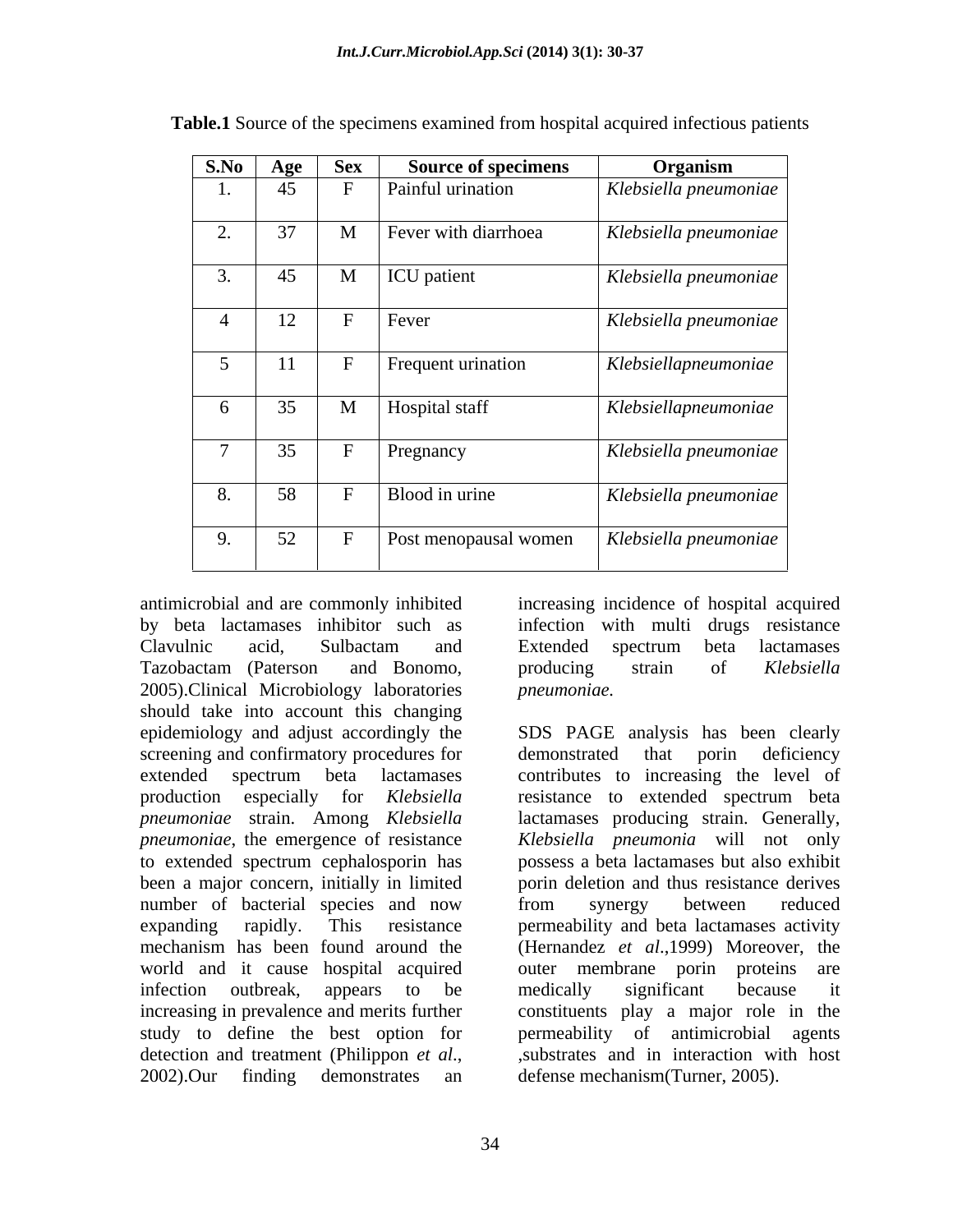| S1.No             | Antimicrobial agent          | Conc.           | $\mathbf{R}$             |                                       | S              |
|-------------------|------------------------------|-----------------|--------------------------|---------------------------------------|----------------|
|                   | Amikacin                     | 30              | $\overline{\phantom{0}}$ | $\overline{3}$                        | 6              |
| 2.                | Ampicillin                   | 10              | $\mathbf{Q}$             | $\sim$                                | $\sim$         |
| 3.                | Ampicillin/clav              | 30              | $\sim$                   | $\bigcap$<br>$\overline{\phantom{0}}$ | $\tau$         |
| $\overline{4}$    | Ampicillin/sulbactam         | 10/10           | $\sim$                   |                                       | $\sqrt{5}$     |
| 5.                | Amoxy/clav                   | 30              | $\sim$                   | $\sim$                                |                |
| 6.                | Aztreonam                    | 30              | $\mathbf{Q}$             | $-$                                   | $-$            |
|                   | Cefepime                     | 30              |                          |                                       |                |
| 8.                | Cefepime/Tazobactam          | 30/10           | 2                        |                                       | $\mathcal{R}$  |
| 9.                | Cefixime                     | $5\overline{)}$ | $\leq$                   | $\mathcal{R}$                         | $\mathbf{1}$   |
| 10.               | Cefoxitin                    | 30              | -6                       | $\gamma$<br>$\overline{2}$            |                |
| 11.               | Cefpirome                    | 30              | 8                        |                                       | $\sim$         |
|                   | 12. Cefpodoxime              | 10              |                          |                                       | 2              |
|                   | 13. Ceftazidime              | 30              | $\sim$                   |                                       | $\mathcal{E}$  |
|                   | 14.   Ceftazidime/Tazobactam | 30/10           | $\sim$                   | 5 <sup>5</sup>                        |                |
|                   | 15. Ceftizoxime              | 30              | $\gamma$                 | $\mathcal{R}$                         |                |
| 16.               | Cefuroxime                   | 30              |                          | $\mathcal{R}$                         | $\gamma$       |
| 17.               | Cephalothin                  | 30              | $\leq$                   | $\mathcal{R}$                         |                |
|                   | 18. Cephotaxime              | 10              | $\mathbf{Q}$             | $\sim$                                | $\sim$         |
|                   | 19. $Cephotaxime/clav$       | 30              | $\overline{\phantom{0}}$ | 6                                     | 12             |
| 20.               | Ciprofloxacin                | $5\overline{)}$ |                          | $\mathcal{R}$                         | 5 <sup>5</sup> |
| 21.               | Co Trimoxazole               | 25              | $\sim$                   | $\bigcap$<br>$\overline{2}$           | $\mathcal{L}$  |
|                   | 24. Ertapenem                | 10              | $\sim$                   |                                       | 8              |
| 25.               | Gentamycin                   | 10              | $\sim$                   | $\mathcal{R}$                         | 6              |
|                   | $24.$ Imipenem               | 10              | $\overline{\phantom{0}}$ | 2                                     | $\mathcal{L}$  |
|                   | 25. Levofloxacin             | $\sim$          |                          | $\leq$                                | $\mathcal{L}$  |
| $\overline{26}$ . | Meropenem                    | 10              | $\overline{\phantom{0}}$ | 2                                     | $\mathcal{L}$  |
| 27.               | Moxifloxacin                 | $5\overline{)}$ |                          | 6                                     | 2              |
| 28.               | Nitrofurantoin               | 300             |                          | $5\overline{)}$                       | $\overline{3}$ |
| $\overline{29}$ . | Norfloxacin                  | 10              | 2                        |                                       | $\mathbf{3}$   |
| 30.               | Ofloxacin                    | $5\overline{)}$ | $\bigcap$                | $\overline{5}$                        | 2              |
| 31.               | Piper/Tazobactam             | 100/10          | $\sim$                   | $\mathcal{R}$                         | 6              |
| 32.               | Tetracycline                 | 30              | $\sim$                   |                                       | 8              |
| 33.               | Trimethoprim                 | 25              |                          |                                       |                |

**Table.2** Disk diffusion pattern of *Klebsiella pneumoniae*

R - Resistant, I - Intermediate sensitive, S- Sensitive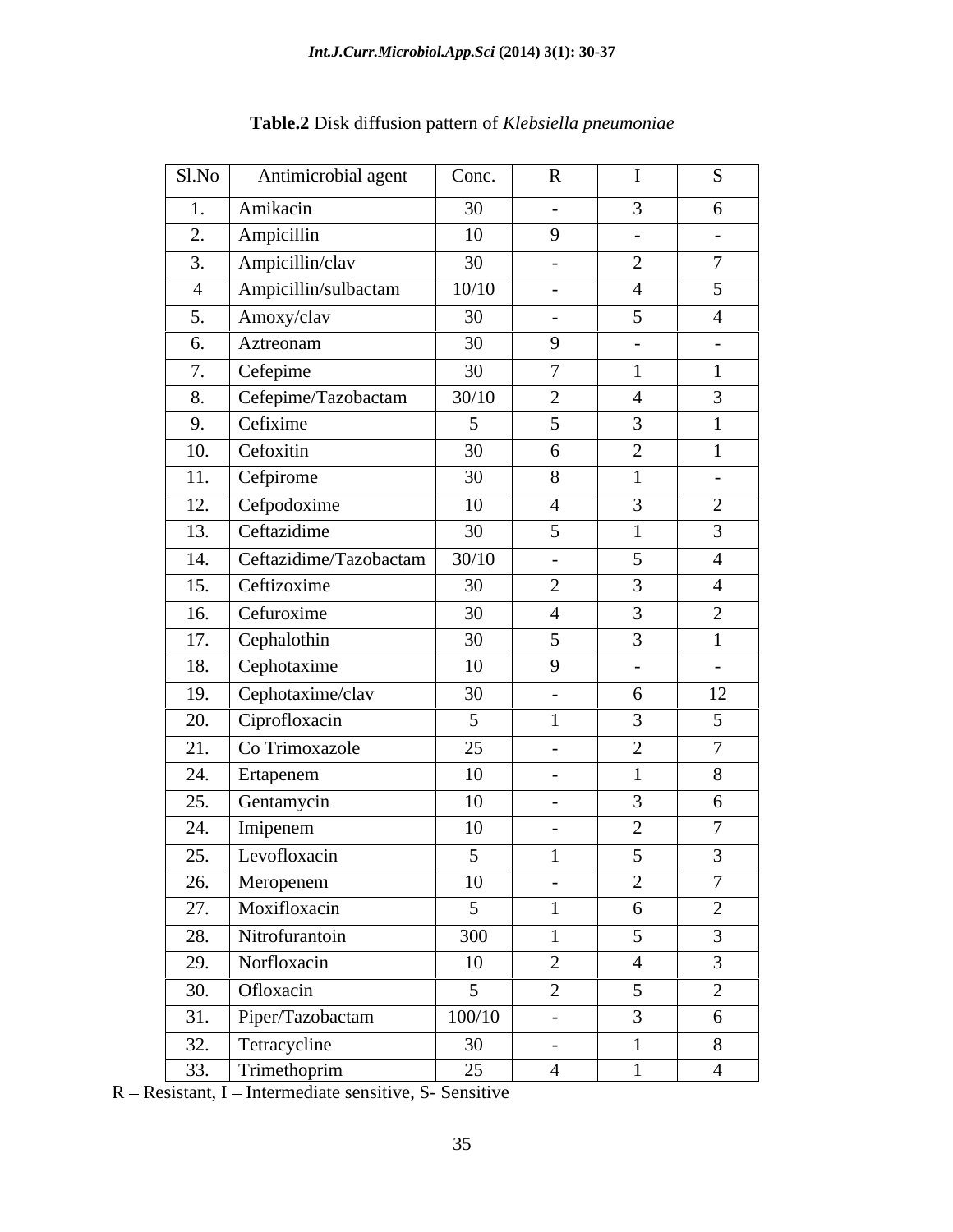| agent       | (mg) | S.No   Antimicrobial   Concentration   No. of resistance   Percentage  <br>sample | $(\%)$ |
|-------------|------|-----------------------------------------------------------------------------------|--------|
| Ampicillin  | 10   |                                                                                   | 100    |
| Aztreonam   |      |                                                                                   | 100    |
| Cefixime    |      |                                                                                   | 55.5   |
| Cefoxitin   | 30   |                                                                                   | 66.6   |
| Cefpirome   | 30   |                                                                                   | 88.8   |
| Ceftazidime | 30   |                                                                                   | 55.5   |
| Cefuroxime  |      |                                                                                   | 44.4   |
| Cephotaxime | 10   |                                                                                   | 100    |

**Table.3** Resistance pattern of *Klebsiella pneumoniae*

**Table.4** Sensitive pattern of *Klebsiella pneumoniae*

| S.No                              | <b>Antimicrobial agent</b> | Concentration | No. of sensitive Percentage |       |
|-----------------------------------|----------------------------|---------------|-----------------------------|-------|
|                                   |                            | (mg)          | sample                      | (9/0) |
|                                   | Amikacin                   | 30            |                             | 66.6  |
|                                   | Amoxy/clav                 | 30            |                             | 44.4  |
|                                   | Ampicillin/clav            | 30            |                             | 77.7  |
|                                   | Ampicillin/sulbactam       | 10/10         |                             | 55.5  |
|                                   | Cefepime/Tazobactam        | 30/10         |                             | 33.3  |
|                                   | Ceftazidime/Tazobactam     | 30/10         |                             | 44.4  |
|                                   | Cephotaxime/clav           | 30            |                             | 77.7  |
|                                   | Ciprofloxacin              |               |                             | 55.5  |
|                                   | Co trimoxazole             | 25            |                             | 77.7  |
| 10.                               | Ertapenem                  | 10            |                             | 77.7  |
| $-4 - 4$<br>$\pm$ 1.              | Imipenem                   | 10            |                             | 88.8  |
| $1^{\circ}$<br>$\perp$ $\angle$ . | Meropenem                  | 10            |                             | 77.7  |
|                                   | 13. Piper/Tazobactam       | 100/10        |                             | 66.6  |

In recent years, there has been an infection. Strict antibiotic policy should be emerging phenomenon of the beta lactam adopted in hospital to estimate the impact resistance determinants involved in of higher resistance in *Klebsiella Klebsiella pneumoniae* may pose a *pneumoniae* bacteria and to take steps for challenge for detection and selection of new therapy for reducing these resistances to prevent clinically complicated disease.

Monitoring of Extended spectrum beta We thank the Department of *pneumoniae* and antimicrobial patterns are (Autonomous), necessary to avoid treatment failure condition in patient with hospital acquired to carry out this work.

reducing this drug resistance.

## **Acknowledgement**

lactamases production of *Klebsiella*  Microbiology, Jamal Mohamed College We thank the Department of Tiruchirappalli-620020, for supporting and fulfilling all the needs to carry out this work.